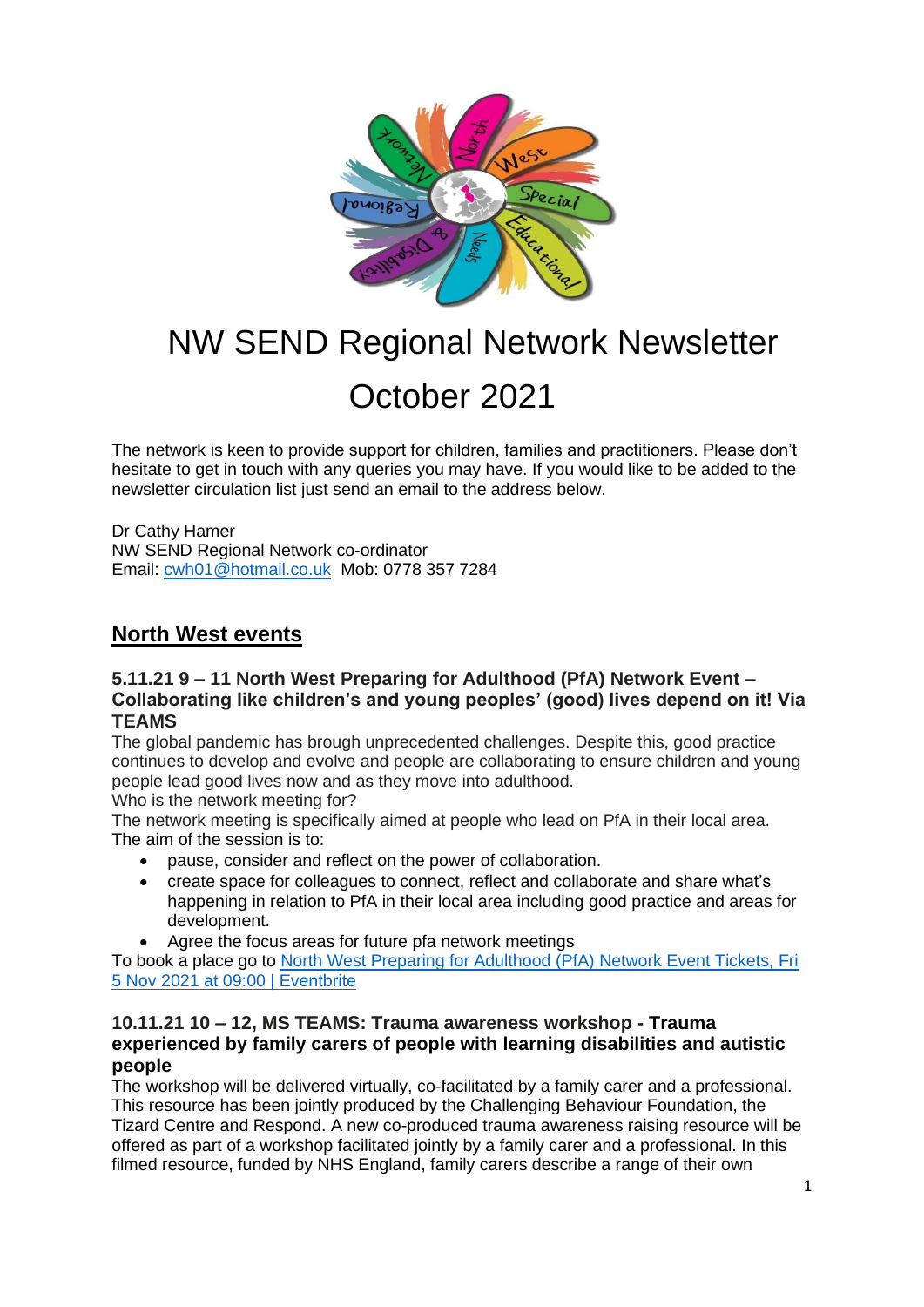experiences of trauma in a new resource, co-produced with family carers. This 2 hour cofacilitated training session will share a range of experiences from family carers, to promote awareness and understanding of the impact and what actions can be taken. The workshop will be a mixture of short films and facilitated discussion.

If you are interested in attending, please contact [england.NWLDA@nhs.net](mailto:england.NWLDA@nhs.net)

#### **23.11.21 Social Care and SEND - Action Learning Set**  Save the Date

**18.1.21 09:15 - 13:00 Annual review training** Save the Date

# **OTHER EVENTS**

#### **1.11.21 12.30 – 2pm Supporting adults with learning disabilities and/or autistic adults in communities through commissioning webinar**

[Living good lives webinar series: supporting adults with learning disabilities and/or autistic](https://www.basw.co.uk/events/living-good-lives-webinar-series-supporting-adults-learning-disabilities-andor-autistic?utm_medium=email&utm_source=scupdate&utm_campaign=oct21)  [adults in communities through commissioning | www.basw.co.uk](https://www.basw.co.uk/events/living-good-lives-webinar-series-supporting-adults-learning-disabilities-andor-autistic?utm_medium=email&utm_source=scupdate&utm_campaign=oct21)

## **1 – 7.11.21 Advocacy Awareness Week**

[#AAW21 -](https://www.ndti.org.uk/aaw21) NDTi

## **2.11.21 A bright start for every deaf child: Together We Can See Parents As Partners 6 – 7 on Zoom**

This session will help you:

- understand the emotional impact raising a deaf child can have on parents
- understand the transition process and what parents look for when choosing a childcare setting
- understand how best to support and communicate with parents throughout their child's time with you

• plan how to create a smooth, stable and supportive environment for a deaf child.

[Register for our Bright Start online sessions | National Deaf Children's Society \(ndcs.org.uk\)](https://www.ndcs.org.uk/our-services/services-for-professionals/online-information-sessions-for-professionals/a-bright-start-for-every-deaf-child/register-for-our-bright-start-online-sessions/)

## **2.11.21 Feeling at Home webinar 11 - 1**

The 'Feeling at Home' project has been funded by the NIHR School for Social Care Research to explore with people with learning disabilities living in group homes with staff support what helps or gets in the way of them 'feeling at home' where they live. Includes a policy round up.

Register for a free ticket here: [https://tinyurl.com/44yfwfw5](https://eur03.safelinks.protection.outlook.com/?url=https%3A%2F%2Ftinyurl.com%2F44yfwfw5&data=04%7C01%7Ckaty.brickley%40kcl.ac.uk%7C32c43f231d844b78214f08d9828f1000%7C8370cf1416f34c16b83c724071654356%7C0%7C0%7C637684373263675486%7CUnknown%7CTWFpbGZsb3d8eyJWIjoiMC4wLjAwMDAiLCJQIjoiV2luMzIiLCJBTiI6Ik1haWwiLCJXVCI6Mn0%3D%7C1000&sdata=IQwKRy1%2BzZE%2BegKToJwZqBfiDQJV6vmALJ%2FZZl7uZVQ%3D&reserved=0) 5

## **3.11.21 Enabling help – A free webinar**

Triangle, the social enterprise behind the Outcomes Star suite of tools, has synthesised 20 years of learning about how people change and has come to some surprising conclusions. The Enabling Help report draws on Triangle's unique 20-year experience of creating 44 different variants of the Star, used by over 1000 organisations with over 1.4 million completions. It calls for "Enabling Help" – an approach to service delivery based on what Triangle has learnt about the kind of support that helps people overcome challenges and reach their full potential.

[Webinar Registration -](https://us06web.zoom.us/webinar/register/2116323968588/WN_8mK_nZ16RxGfKyNqe4lckg?utm_source=Eh+Email+3+-+wider+audience/+webinar) Zoom

## **4.11.21 Building a better understanding of how educational professionals engage with systems to support trans\* young people in secondary schools**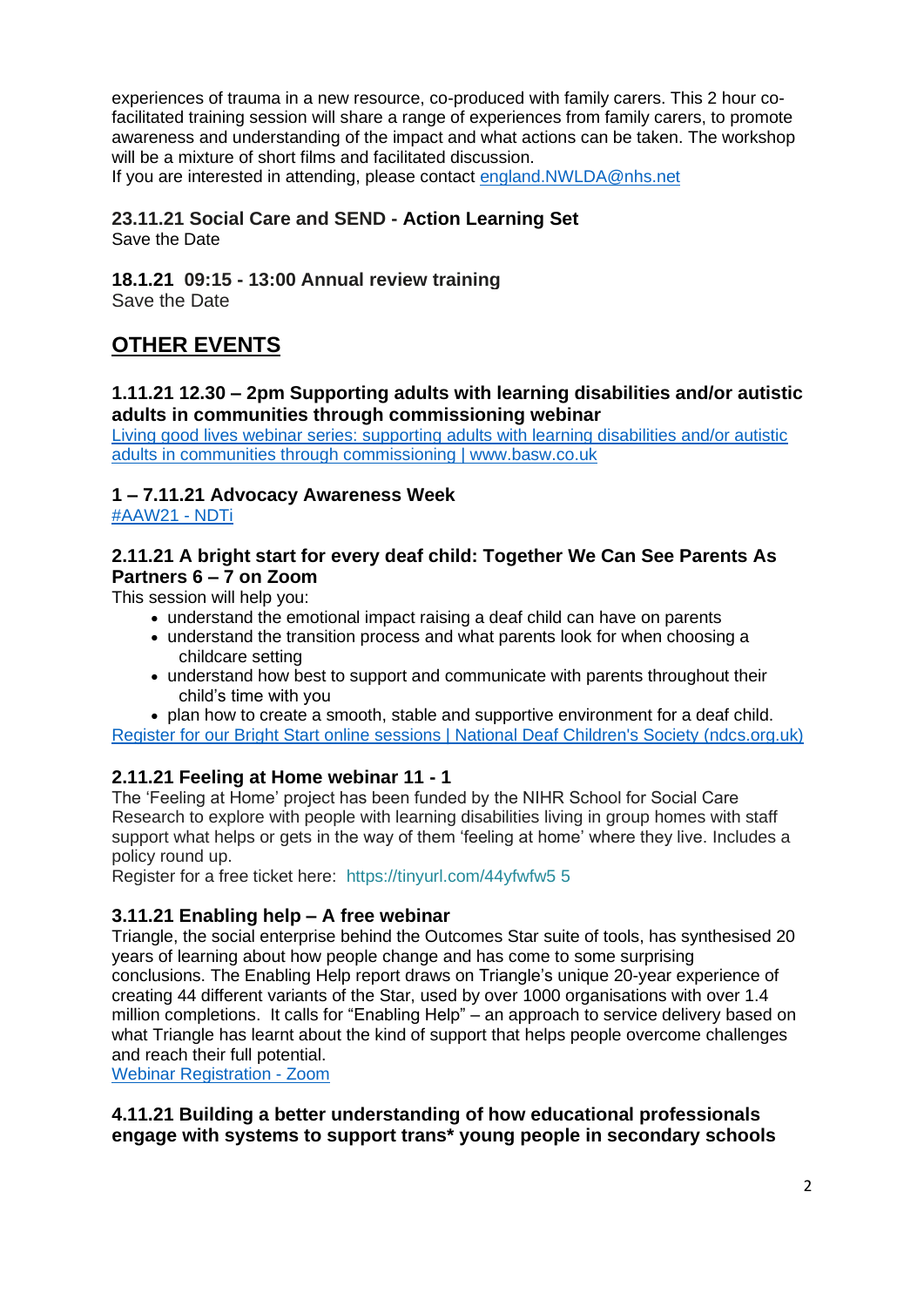['Building a better understanding of how educational professionals engage with systems to](https://edpsy.org.uk/event/building-a-better-understanding-of-how-educational-professionals-engage-with-systems-to-support-trans-young-people-in-secondary-schools-with-dr-jennifer-gavin-11-21/)  [support trans\\* young people in secondary schools' with Dr Jennifer Gavin -](https://edpsy.org.uk/event/building-a-better-understanding-of-how-educational-professionals-engage-with-systems-to-support-trans-young-people-in-secondary-schools-with-dr-jennifer-gavin-11-21/) edpsy.org.uk

# **6.11.21 Possible Neglect, And Its Neglect? Webinar 10.30 – 12noon**

This event will examine working with people who are cut-off or numbed due to neglect, trauma or hopelessness, and the different challenges each states pose. For more information visit [Weekend webinars in infant mental health](https://www.infantmentalhealth.com/weekend-webinars/)

## **9.11.21 A bright start for every deaf child: Together We Can Tell Sensory Stories 6 – 7pm on Zoom**

Storytelling and shared reading experiences with deaf children are an essential tool for language, communication, literacy, emotional and social development. In this session, we'll look at how using sensory items during story time can help deaf children build their literacy skills and encourage a love of books.

This session will help you:

- understand the importance of books and reading for deaf children
- understand why sensory play is essential for learning and development
- create your own sensory story experiences in your setting
- understand why memories are important and how to use these while creating books and during play.

[Register for our Bright Start online sessions | National Deaf Children's Society \(ndcs.org.uk\)](https://www.ndcs.org.uk/our-services/services-for-professionals/online-information-sessions-for-professionals/a-bright-start-for-every-deaf-child/register-for-our-bright-start-online-sessions/)

## **9.11.21 Autism on-line conference – a hands on approach**

18<sup>th</sup> National conference, Key topics: The Pattern Seekers: How Autism drives Invention. Autism in Police Custody: Keeping the noise down! How to Tango to Two Different Beats – Navigating Relationships when your Partner and Children are on the autistic spectrum. Autism in Women and Girls What would Young People with Autism Like us to do Differently? Autism and ADHA [Autism A Hands On Approach](https://autismahandsonapproach.co.uk/)

## **9.11.21 10 – 11 including Q & A An introduction to ADHD - A Live Webinar**

This session aims to develop your understanding of ADHD and will focus on:

- New perspectives of ADHD
- How ADHD can impact upon a child's learning and how parents and carers can help
- Supporting a child to live well with ADHD

To register go to [An Introduction to ADHD \(witherslackgroup.co.uk\)](https://pages.witherslackgroup.co.uk/intro-adhd?utm_campaign=An%20Introduction%20to%20ADHD&utm_medium=email&_hsmi=174596687&_hsenc=p2ANqtz-9gaqYqgV3Frkd2kMg2UnUzSF6cxsvO1jtxX_o7O-_3N2CwWrWxRawceaBHzd3iX8KWBOr6fSVPK8VuYTbtzhCGAnyasg&utm_content=172528759&utm_source=hs_email)

## **10.11.21 10 – 12 North West Trauma Workshop**

NHSE&I commissioned research into the trauma experienced by individuals and families caused by interaction with the systems of education, health and social care. The report can be found [here.](https://emea01.safelinks.protection.outlook.com/?url=https%3A%2F%2Fwww.challengingbehaviour.org.uk%2Fwp-content%2Fuploads%2F2021%2F03%2Fbrokencbffinalreportstrand1jan21.pdf&data=04%7C01%7C%7C4b0f0d1f984c45bb0c1a08d979bf0cbd%7C84df9e7fe9f640afb435aaaaaaaaaaaa%7C1%7C0%7C637674684026141512%7CUnknown%7CTWFpbGZsb3d8eyJWIjoiMC4wLjAwMDAiLCJQIjoiV2luMzIiLCJBTiI6Ik1haWwiLCJXVCI6Mn0%3D%7C1000&sdata=%2BZszHF4534U20z0blGPvqE%2B7OHCiK2IQ6scByhsSLVQ%3D&reserved=0) Following the report, Respond, the Challenging Behaviour Foundation and The Tizard Centre, were asked to develop a training package for professionals working with people with a learning disability and autistic people, to help the understand the impact of trauma on families. A session has been commissioned for each NHSE&I region. The sessions would be suitable for a range of people including commissioners, providers, practitioners (particularly those involved with Intensive Support teams and Key Workers), SEND, DCO's and CETR chairs. If you are interested in attending, please contact [england.NWLDA@nhs.net](mailto:england.NWLDA@nhs.net)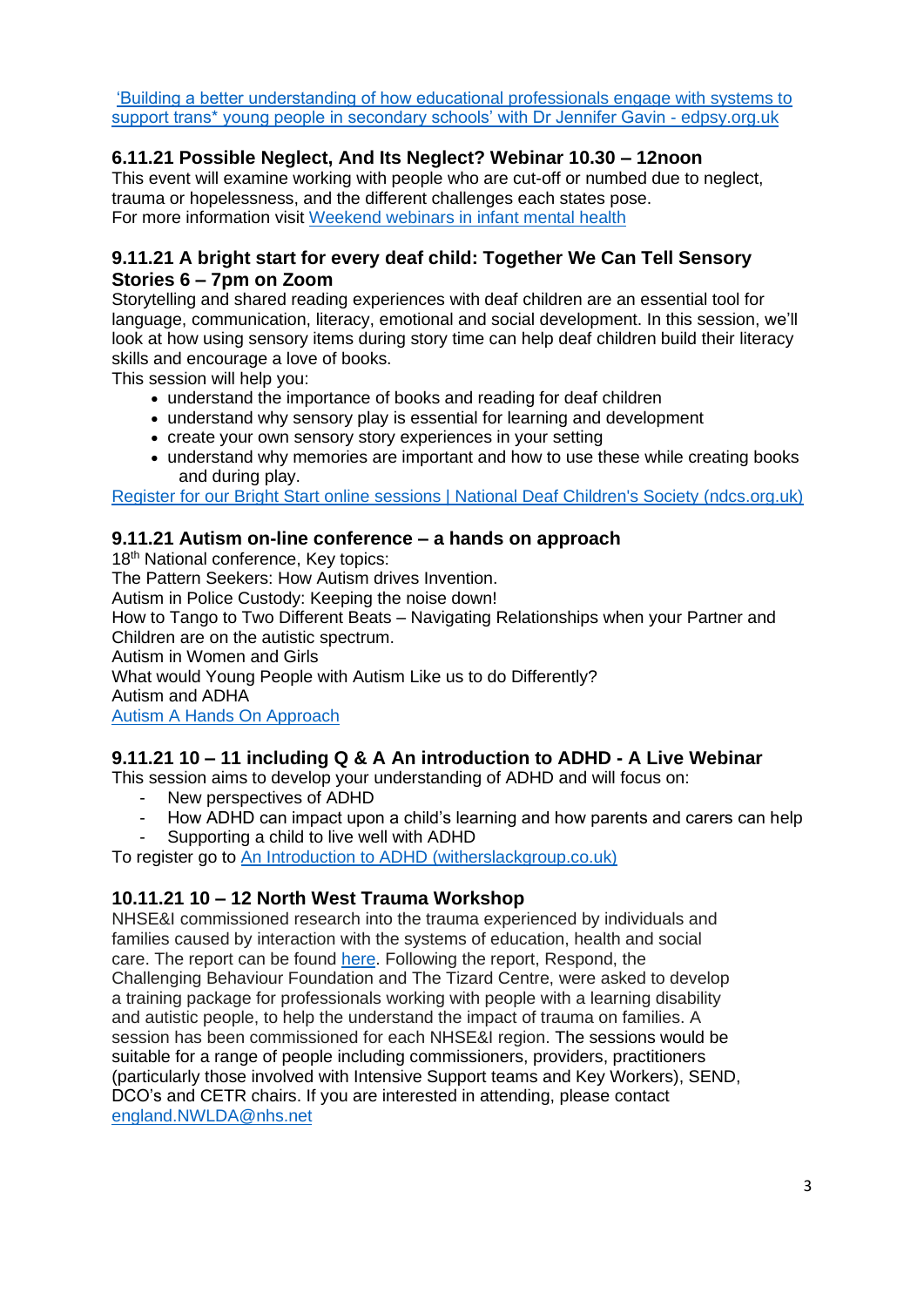# **11.11.21 1 – 4pm DSCO community of practice interactive event**

The agenda will include:

- The role of social care in the SEN Tribunal
- Liberty Protection Safeguards feedback from CDC's systems readiness tool and learning from a local area approach
- Embedding the DSCO theory of change and monitoring progress

Please sign up to this session if you are in the DSCO role in a local authority or are a senior manager in social care and/or SEND with responsibility for developing the role.

This is an online event, participants will receive a link with joining instructions in advance. Please register at [Designated Social Care Officer\(DSCO\)for SEND National Community of](https://www.eventbrite.co.uk/e/designated-social-care-officerdscofor-send-national-community-of-practice-tickets-180014136127)  [Practice Tickets, Thu 11 Nov 2021 at 13:00 | Eventbrite](https://www.eventbrite.co.uk/e/designated-social-care-officerdscofor-send-national-community-of-practice-tickets-180014136127)

# **11.11.21 Autism and education conference – Live online**

Hear about good practice current research and personal insight. Topics include mental health and wellbeing, sensory differences, exclusion, emotional regulation and girls in education. Book at: [www.autism.org.uk/education-conference.](http://www.autism.org.uk/education-conference) On demand access after the event can be arranged by contacting [conference@nas.org.uk](mailto:conference@nas.org.uk)

# **15.11.21 Introduction to Supporting People with a Learning Disability through Loss and Bereavement**

[Introduction to Supporting People with a Learning Disability through Loss and Bereavement](https://arcengland.org.uk/event/introduction-to-supporting-people-with-a-learning-disability-through-loss-and-bereavement-online-live-workshop-15th-november-2021/)  online live workshop - [15th November 2021 -](https://arcengland.org.uk/event/introduction-to-supporting-people-with-a-learning-disability-through-loss-and-bereavement-online-live-workshop-15th-november-2021/) ARC England

# **15 – 19.11.21 Anti-bullying week: One kind word**

[Anti-Bullying Week 2021: One Kind Word \(anti-bullyingalliance.org.uk\)](https://anti-bullyingalliance.org.uk/anti-bullying-week/anti-bullying-week-2021-one-kind-word)

## **16.11.21 A bright start for every deaf child: Together We Can Use Basic British Sign Language 6 – 7pm on Zoom**

Being able to use different communication methods can support a deaf child's development. British Sign Language (BSL) is one method of communication that some deaf children use and indeed find essential.

In this session, we'll look at how having a basic understanding of BSL can help a deaf child feel more comfortable and confident around you, as well as being able to learn from you and convey their wants and needs.

This session will help you:

- understand the purpose of BSL, its form, structure and how it's used by deaf children and adults
- learn how to fingerspell your own name
- learn some simple BSL signs and understand how to use them in context, during songs and rhymes
- understand the importance of signing throughout the day with or without a deaf child present or involved in the conversation.

[Register for our Bright Start online sessions | National Deaf Children's Society \(ndcs.org.uk\)](https://www.ndcs.org.uk/our-services/services-for-professionals/online-information-sessions-for-professionals/a-bright-start-for-every-deaf-child/register-for-our-bright-start-online-sessions/)

# **17.11.21 Kidz to Adultz North, ACC Liverpool, Kings Dock, Waterfront, Liverpool, L3 4FP**

This event is dedicated to children and young adults with disabilities and additional needs, their parents, carers, and the professionals who support them [Download Your Free Kidz to Adultz North Tickets \(kidzexhibitions.co.uk\)](https://www.kidzexhibitions.co.uk/kidz-north/visit-kidz-to-adultz-north/download-tickets/)

# **23.11.21 10.30 on Positive mental health and neurodiversity virtual conference**

An event for parents and carers of neurodiverse children and young people. Presentations will include:

Mental Health: Positive mind set, positive results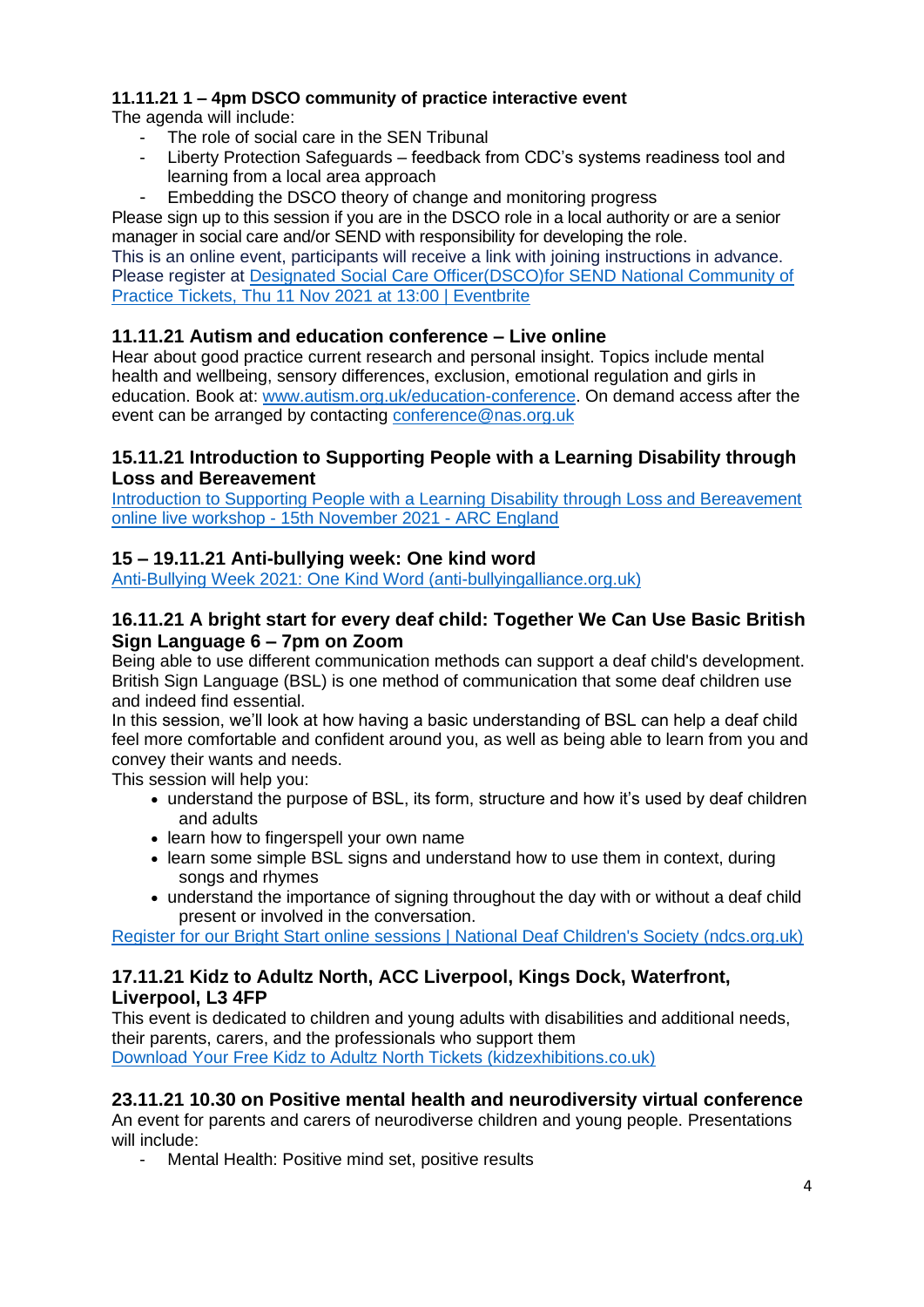- Supporting your child's learning and mental health
- Understanding and managing anxiety
- Five ways to well being

The presentations will be recorded so even if you can't make it on the day a recording of the sessions will be sent to everyone who registers following the event. To register go to [GoToWebinar](https://event.gotowebinar.com/event/dfc66a51-e6d4-4042-8814-c3bbbc2cd34b?utm_campaign=Virtual%20SEN%20Conference%20-%20Nov%2021&utm_medium=email&_hsmi=172548167&_hsenc=p2ANqtz-9CyXLTGRZFOY2zwOWQHAqa4PjgX3MXDAYVQxjmuSn0rPEebMRgpHBy3agvazoWRZCYouYx9ERdA5ezEEwNSOp1j9E82w&utm_content=172546763&utm_source=hs_email)

## **23.11.21 Behavioural Therapy for Tics Institute: Non-clinical behavioural therapy workshops for teachers and parents**

[Behavioural Therapy for Tics Institute: Non-clinician behavioural therapy workshops for](https://edpsy.org.uk/event/behavioural-therapy-for-tics-institute-non-clinician-behavioural-therapy-workshops-for-teachers-and-parents-11-21/)  [teachers and](https://edpsy.org.uk/event/behavioural-therapy-for-tics-institute-non-clinician-behavioural-therapy-workshops-for-teachers-and-parents-11-21/) parents - edpsy.org.uk

# **25.11.21 Us Too: User-led Training for Social Care Staff on Domestic Abuse, Learning Disabilities and Autism**

This workshop is for anyone working in social care and supporting people with a learning disability

[25 November 2021 -](https://arcuk.org.uk/events/event/us-too-user-led-training-for-social-care-staff-on-domestic-abuse-learning-disabilities-and-autism-3/) (9.30am - 1pm)

#### **1.12.21 4 – 6pm Promoting the emotional wellbeing and mental health of children and young people with severe and profound intellectual disabilities – A live online course**

[Emotional Wellbeing for Children and Adults with Severe and Profound Disabilities Who](https://learning.nacwellbeing.org/emotional-wellbeing)  [Have Experienced Trauma -](https://learning.nacwellbeing.org/emotional-wellbeing) NAC Wellbeing - Learning & Membership

#### **23.2.22 Youth Voice Matters: Children and Young People's Conference - Zoom Deadline to sign up: Monday 22nd November 2021**

This is a conference with a difference – designed and delivered by young people for young people as part of the Making Participation Work programmed jointly delivered by CDC and KIDS and funded by the Department for Education. The conference will be an all-day interactive on-line event. It is an incredible opportunity for children and young people to build on their participation skills, develop their voice and feel empowered to participate in decision making at a local, national and strategic level.

Registration is now open to groups of up to 7 young people. Please only reserve spaces if you have an existing children and young people's group and only reserve the number of tickets you actually need to allow as many groups as possible to attend.

[Registration](https://emea01.safelinks.protection.outlook.com/?url=https%3A%2F%2Fcouncilfordisabledchildren.us9.list-manage.com%2Ftrack%2Fclick%3Fu%3D93ca41ab24380caf57761bd37%26id%3Dba07bd86aa%26e%3D59c28d4a77&data=04%7C01%7C%7C04e2c53028f842fd076008d9948fc297%7C84df9e7fe9f640afb435aaaaaaaaaaaa%7C1%7C0%7C637704167427506898%7CUnknown%7CTWFpbGZsb3d8eyJWIjoiMC4wLjAwMDAiLCJQIjoiV2luMzIiLCJBTiI6Ik1haWwiLCJXVCI6Mn0%3D%7C1000&sdata=JFNTAbogRWWUxt1T0g%2Fys06B1NYOSRlBkwaaZkP6W2I%3D&reserved=0) will close on **Monday 22nd November 2021**, or sooner if all tickets are allocated.

# **SHARING OPPORTUNITIES, LEARNING AND PRACTICE ACROSS THE NORTH WEST**

#### **The NW Children and Young People's co-production group are looking for a Co-chair.**

A shadowing opportunity will be available in the first instance. To find out more contact Poppy Cain c/o [cwh01@hotmail.co.uk](mailto:cwh01@hotmail.co.uk)

#### **Tameside are advertising for a young person with SEND to be employed as an Inclusion Ambassador.**

Find out more by emailing Erica.Douglas-Osborn@tameside.gov.uk

## **Creating our Lives**

A participatory study commissioned by NICE to explore looked after children and young people's perspectives on outcomes and interventions. The study was conducted by The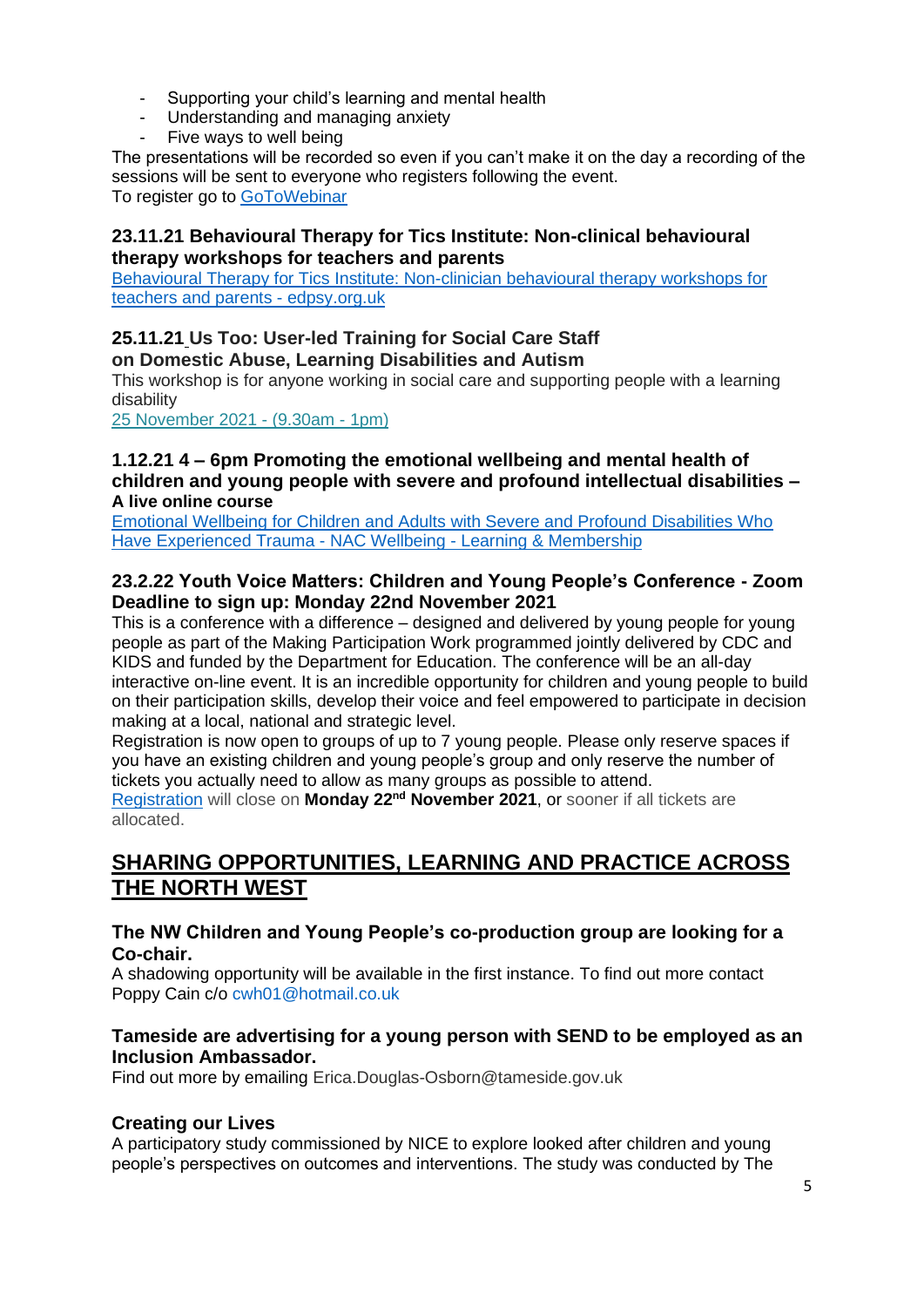Centre for Children and Young People's Participation and the University of Central Lancashire.

[supporting-documentation \(nice.org.uk\)](https://www.nice.org.uk/guidance/GID-NG10121/documents/supporting-documentation)

## **NW presentations at an October CDC National Virtual event**

- Learning From North Cumbria and North East Autism Schools project
- TAKING CHARGE 'Designing & Developing CYP Crisis Therapeutic and Least Restrictive Alternative Pathways to Admission' – Greater Manchester Health and Social Care Partnership

[CDC National Virtual Event October 2021 \(councilfordisabledchildren.org.uk\)](https://councilfordisabledchildren.org.uk/resources/all-resources/filter/health/cdc-national-virtual-event-october-2021)

## **An opportunity to be involved in a physical activity research project at Liverpool John Moores University – Movement Matters**

This project aims to improve physical activity, motor competence and quality of life amongst children with learning disabilities. It will be developed using a participatory, co-production approach. The researchers are seeking to actively engage local stakeholders who have both the expertise and knowledge from supporting children with learning disabilities in the design of the programme.

Interested stakeholders are invited to attend workshops to share thoughts and opinions in a group settings. Workshops will be no longer than 2 – 3 hours and will take place in person at a University Building in Liverpool city centre between 7 – 7pm with food and refreshments provided. The dates for the workshops are;

Thursday 18<sup>th</sup> November

Tuesday 14<sup>th</sup> December

To find out more email: [S.L.Taylor1@ljmu.ac.uk.](mailto:S.L.Taylor1@ljmu.ac.uk)

## **Congratulations to the North West Children & Young People Now finalists – and Good Luck!**

**The Children in Care Award** Empowerment – Blackpool Children and Young Person's Advocacy

## **The Early Intervention Award**

Warrington Borough Council – Early Help Restore Programme Manchester Youth Zone – Junior Choices

## **The Early Years Award**

Wirral Borough Council – Early Childhood Services (ECS)

#### **The Partnership Working Award**

Wigan Boys & Girls Club – Wigan Youth Zone

#### **The Youth Work Award**

The Hideaway Youth Project

# **GUIDANCE**

#### **Promoting and supporting mental health and wellbeing in schools and colleges**

Find out what help you can get to develop a whole school or college approach to mental health and wellbeing.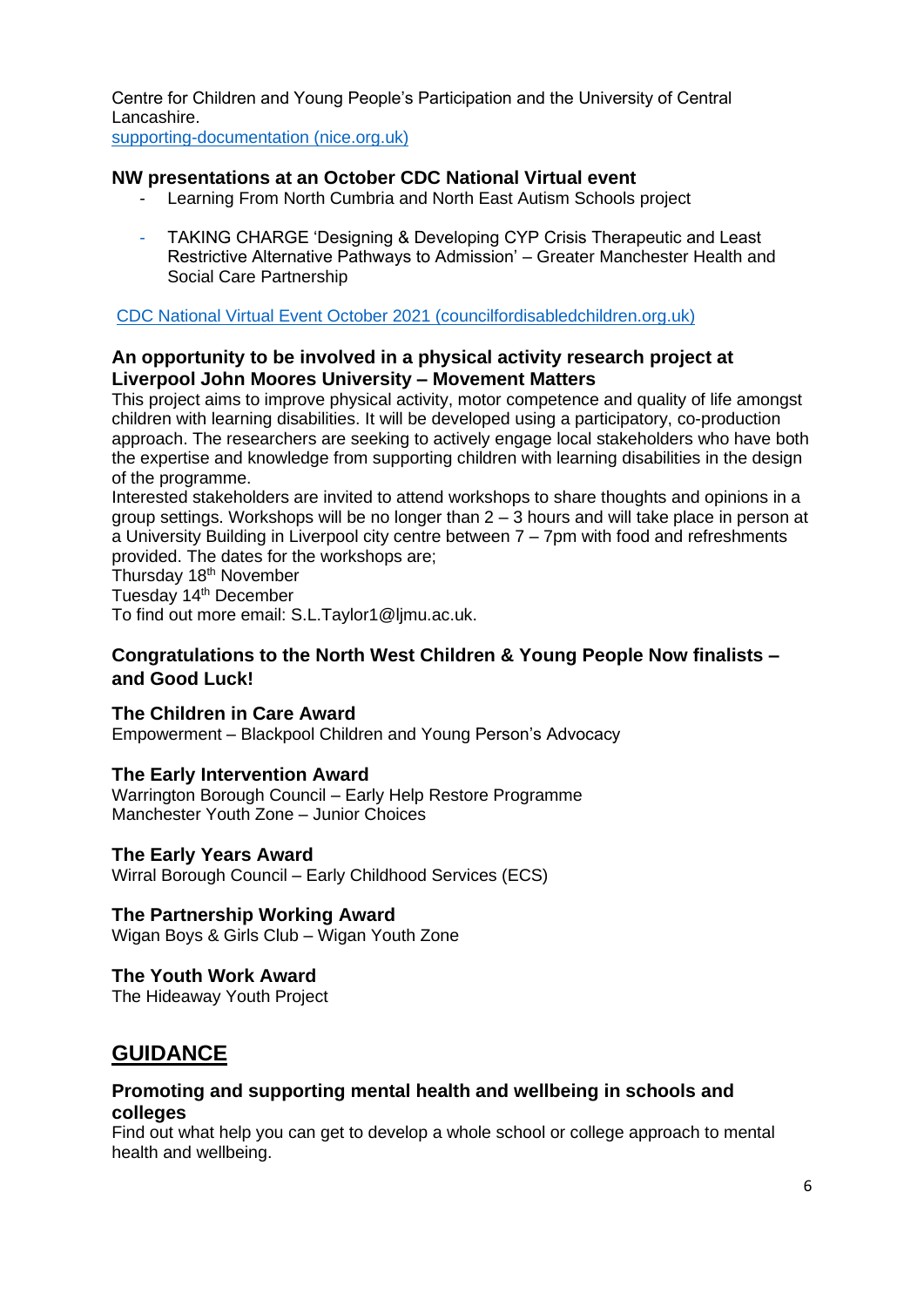[Promoting and supporting mental health and](https://www.gov.uk/guidance/mental-health-and-wellbeing-support-in-schools-and-colleges) wellbeing in schools and colleges - GOV.UK [\(www.gov.uk\)](https://www.gov.uk/guidance/mental-health-and-wellbeing-support-in-schools-and-colleges)

Find out how to apply for a grant and access DfE quality assured training to help develop a whole school or college approach to mental health and wellbeing [Senior mental health lead training -](https://www.gov.uk/guidance/senior-mental-health-lead-training) GOV.UK (www.gov.uk)

**Keeping children safe in education Statutory guidance for schools and colleges on safeguarding children and safer recruitment.** [Keeping children safe in education -](https://www.gov.uk/government/publications/keeping-children-safe-in-education--2) GOV.UK (www.gov.uk)

# **FOCUS: Designated Social Care Officer (DSCO) handbook**

This handbook covers:

- What is a DSCO?
- Development of the DSCO role
- Developing a theory of change
- Job description and person specification

[DSCO Handbook \(councilfordisabledchildren.org.uk\)](https://councilfordisabledchildren.org.uk/resources/all-resources/filter/inclusion-send/dsco-handbook)

# **RESOURCES**

## **A Guide for SEND teachers working in SEND schools**

[FREE Members Guide for SEND Teachers Working in SEND Schools \(primary\)](https://www.twinkl.co.uk/resource/members-guide-for-send-teachers-working-in-send-schools-t-s-2548822?utm_source=newsletter&utm_medium=email&utm_campaign=newsletter_2021-09-12_GB-ENG_SEND_v-c&utm_content=free_send_membership_guide)  [\(twinkl.co.uk\)](https://www.twinkl.co.uk/resource/members-guide-for-send-teachers-working-in-send-schools-t-s-2548822?utm_source=newsletter&utm_medium=email&utm_campaign=newsletter_2021-09-12_GB-ENG_SEND_v-c&utm_content=free_send_membership_guide)

## **A Celebratory Approach to Working with Children with SEND: Giving additional support in the Early Years**

Pen Green for children and their families Research Base Pen Green Centre [A-Celebratory-Approach-to-Working-with-Children-with-SEND-FINAL.pdf](https://foundationyears.org.uk/wp-content/uploads/2021/09/A-Celebratory-Approach-to-Working-with-Children-with-SEND-FINAL.pdf?utm_source=Foundation+Years&utm_campaign=63698a82dd-EMAIL_CAMPAIGN_2019_03_21_05_01_COPY_01&utm_medium=email&utm_term=0_8f9a6de061-63698a82dd-321554921&mc_cid=63698a82dd&mc_eid=59c28d4a77)  [\(foundationyears.org.uk\)](https://foundationyears.org.uk/wp-content/uploads/2021/09/A-Celebratory-Approach-to-Working-with-Children-with-SEND-FINAL.pdf?utm_source=Foundation+Years&utm_campaign=63698a82dd-EMAIL_CAMPAIGN_2019_03_21_05_01_COPY_01&utm_medium=email&utm_term=0_8f9a6de061-63698a82dd-321554921&mc_cid=63698a82dd&mc_eid=59c28d4a77)

## **Special apps for very special learners**

[Edition seven-'special apps for very special learners' September 2021 -](https://www.thesendforums.org.uk/t/h7hpzah/edition-seven-special-apps-for-very-special-learners-september-2021) SLD discussions and topics - The [SEND Forums](https://www.thesendforums.org.uk/t/h7hpzah/edition-seven-special-apps-for-very-special-learners-september-2021)

## **SEND Gateway resources**

SEND Gateway partner resources [Consortium Partner Resources | SendGateway](https://www.sendgateway.org.uk/page/consortium-partner-resources?utm_campaign=3007709_WSS%20Member%20Community%20update%20-%20October&utm_medium=email&utm_source=Nasen&dm_i=2F68,1SGRH,7KZLHG,66D93,1)

## **Resources to support children and young people with Developmental Language Disorder**

[Educational Support for Children with Developmental Language Disorder \(DLD\) \(ican.org.uk\)](https://ican.org.uk/educational-support-for-children-with-developmental-language-disorder-dld/?utm_source=All+Subscribers&utm_campaign=ba1102cfbd-DLD+Awareness+Day&utm_medium=email&utm_term=0_aaf225d5ad-ba1102cfbd-118576262)

## **'At a Glance': SEND Code of Practice & EYFS Framework – what they say**

Nasen have produced a new resource for Early Years practitioners called 'At a Glance'. This resource can be printed out for easy reference for your staff noticeboard or practitioners' folders and provides key information about SEND from the new EYFS framework (2021) and SEND Code of Practice (2015). This resource is free to download but requires free nasen membership to access

[SEND Code of Practice & EYFS Framework –](https://nasen.org.uk/resources/send-code-practice-eyfs-framework-what-they-say) what they say | Nasen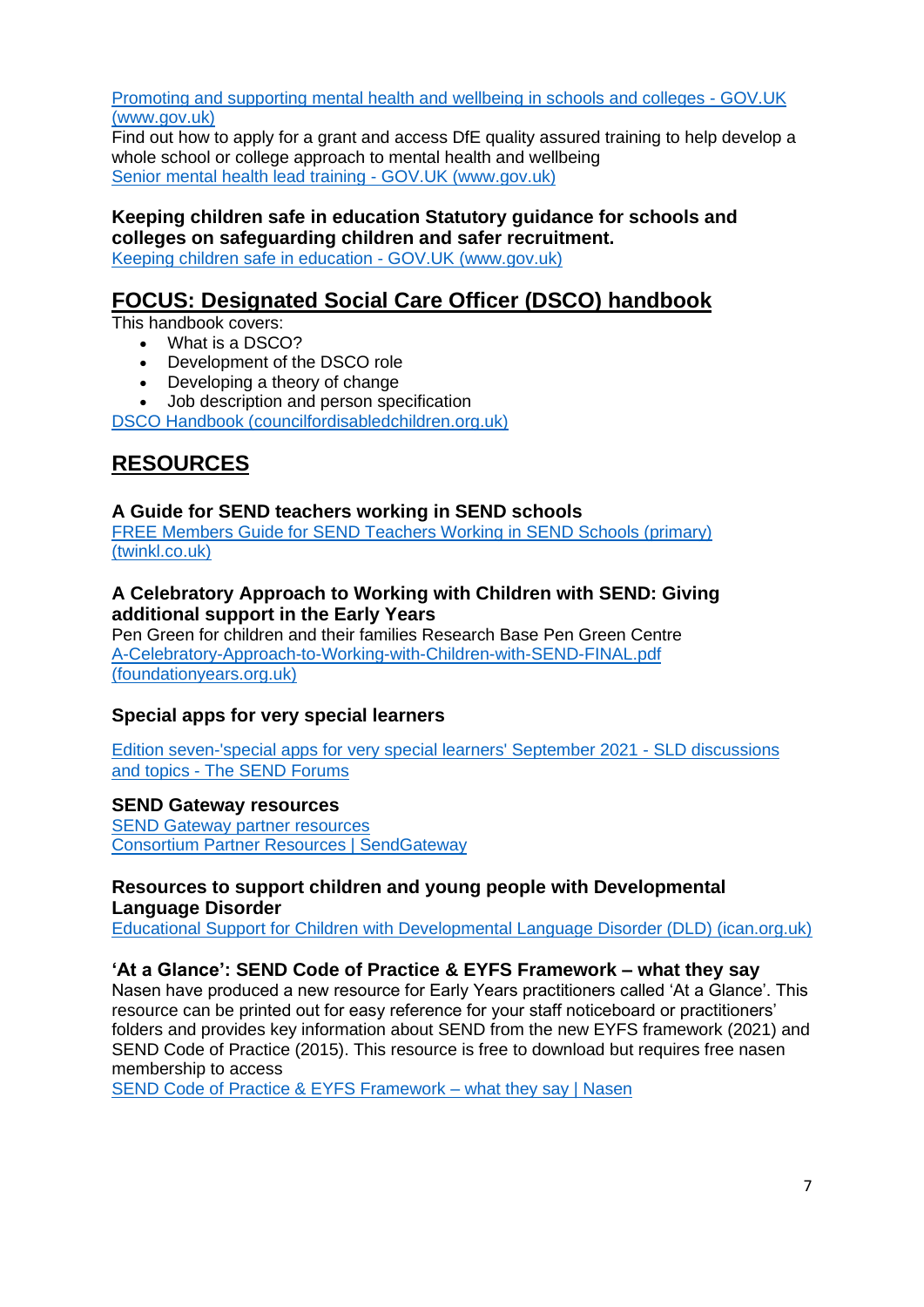# **My Time to Play Programme**

Guide Dogs specialist Habilitation Service can help young children develop a wide range of skills, with the focus on key early years development areas such as early movement, selfhelp practical skills (including feeding and dressing), and social and communication skills. Guide Dogs' My Time to Play is a free service that helps children with sight loss aged from birth to four develop a broad range of skills through play in a group setting (both in-person and online). Further resources from Guide Dogs for children aged 0-4 include

• collection of nursery rhymes for children with a vision impairment, with suggestions of body actions to help your child learn more about their bodies and how they move.

• a comprehensive resource page learning through play giving advice, support and online resources/activities to help children with vision impairment gain confidence, achieve their milestones and understand the world

Early years development and habilitation I Guide Dogs [Learning through play | Guide Dogs](https://www.guidedogs.org.uk/getting-support/information-and-advice/learning-through-play/)

#### **Amazing Autistic Teachers: how to learn from them**

This resource was developed by the **Autistic School Staff Project** team at the University of East London. The project considers whether the inclusion of autistic children in schools can become a reality without the inclusion of the autistic staff who teach them, and is providing much-needed evidence and advice from ground-breaking research.

We know that autistic teachers can be amazing, with the understanding, support and opportunities they both need and deserve. This resource, drawn from interviews with autistic teachers, explains how to **train, recruit, enable** and **value** them.

Divided into **ten easy steps**, this important guide is essential reading for school leaders, teacher trainers, education policy makers, colleagues, parents and, of course, autistic teachers. It highlights the important work autistic teachers are *already doing* in our schools, and suggests how to support their **well-being** and **career progression** in order to facilitate diversity and inclusion across the whole school community.

This guide is free to download [here](https://emea01.safelinks.protection.outlook.com/?url=https%3A%2F%2Flibrary.jkp.com%2Fid007011372%2F&data=04%7C01%7C%7Cb7b28c9e3f554178678608d9842d538e%7C84df9e7fe9f640afb435aaaaaaaaaaaa%7C1%7C0%7C637686152470609477%7CUnknown%7CTWFpbGZsb3d8eyJWIjoiMC4wLjAwMDAiLCJQIjoiV2luMzIiLCJBTiI6Ik1haWwiLCJXVCI6Mn0%3D%7C1000&sdata=Fc%2Fl2qB7oUX1lZNg%2FeEt1wSH%2FLGIcUwLdL%2FV066NIXQ%3D&reserved=0) from the Jessica Kingsley Publishers website. Further information on the Autistic School Staff Project, including other resources and future publications, can be found on our website [here.](https://emea01.safelinks.protection.outlook.com/?url=https%3A%2F%2Fautisticschoolstaffproject.com%2F&data=04%7C01%7C%7Cb7b28c9e3f554178678608d9842d538e%7C84df9e7fe9f640afb435aaaaaaaaaaaa%7C1%7C0%7C637686152470609477%7CUnknown%7CTWFpbGZsb3d8eyJWIjoiMC4wLjAwMDAiLCJQIjoiV2luMzIiLCJBTiI6Ik1haWwiLCJXVCI6Mn0%3D%7C1000&sdata=GfciwoIe34KvYOMUzzMOL2Sw0i2JX%2B2b%2BH25168TX58%3D&reserved=0)

If you are interested in this project and would like to be kept up to date with new developments, please email the project lead, Dr Rebecca Wood, at r.wood@uel.ac.uk and ask to be put on the mailing list.

#### **Bitesize webinar – Education Health and Care plan advice**

[Education Health and Care Plan webinars -](https://www.witherslackgroup.co.uk/our-locations/our-schools/millcourt-school/education-health-and-care-plan-webinars/?utm_campaign=Challenging%20behaviours%20and%20coping%20strategies&utm_medium=email&_hsmi=167250336&_hsenc=p2ANqtz-8E6cN6j7PrFCVEKfNVfmJk1iveAWyqyiI2xVQB9_gk9EFCfUPH80R8RNJGqki4qv7-0Kz3tOmLvO8PXtDam55oz-uixQ&utm_content=167250336&utm_source=hs_email) Witherslack Group

## **Autism friendly quiet hour – The Entertainer**

For the first hour of opening every morning The toy retailer *The Entertainer* has a Quiet Hour during which there will be no music playing, the lights are dimmed wherever possible and the stores are made to feel calmer. The initiative aims to create a calmer shopping environment for autistic people.

## **Teen with cerebral palsy talks about the impact of bullying**

[\(20+\) Watch | Facebook](https://www.facebook.com/watch/?extid=NS-UNK-UNK-UNK-AN_GK0T-GK1C&v=613373660031645)

# **Children's Social Care resources**

All NICE products on children's social care. Includes any guidance, NICE Pathways and quality standards

[Children's social care | Topic | NICE](https://www.nice.org.uk/guidance/health-and-social-care-delivery/childrens-social-care?utm_medium=email&utm_source=scupdate&utm_campaign=all19)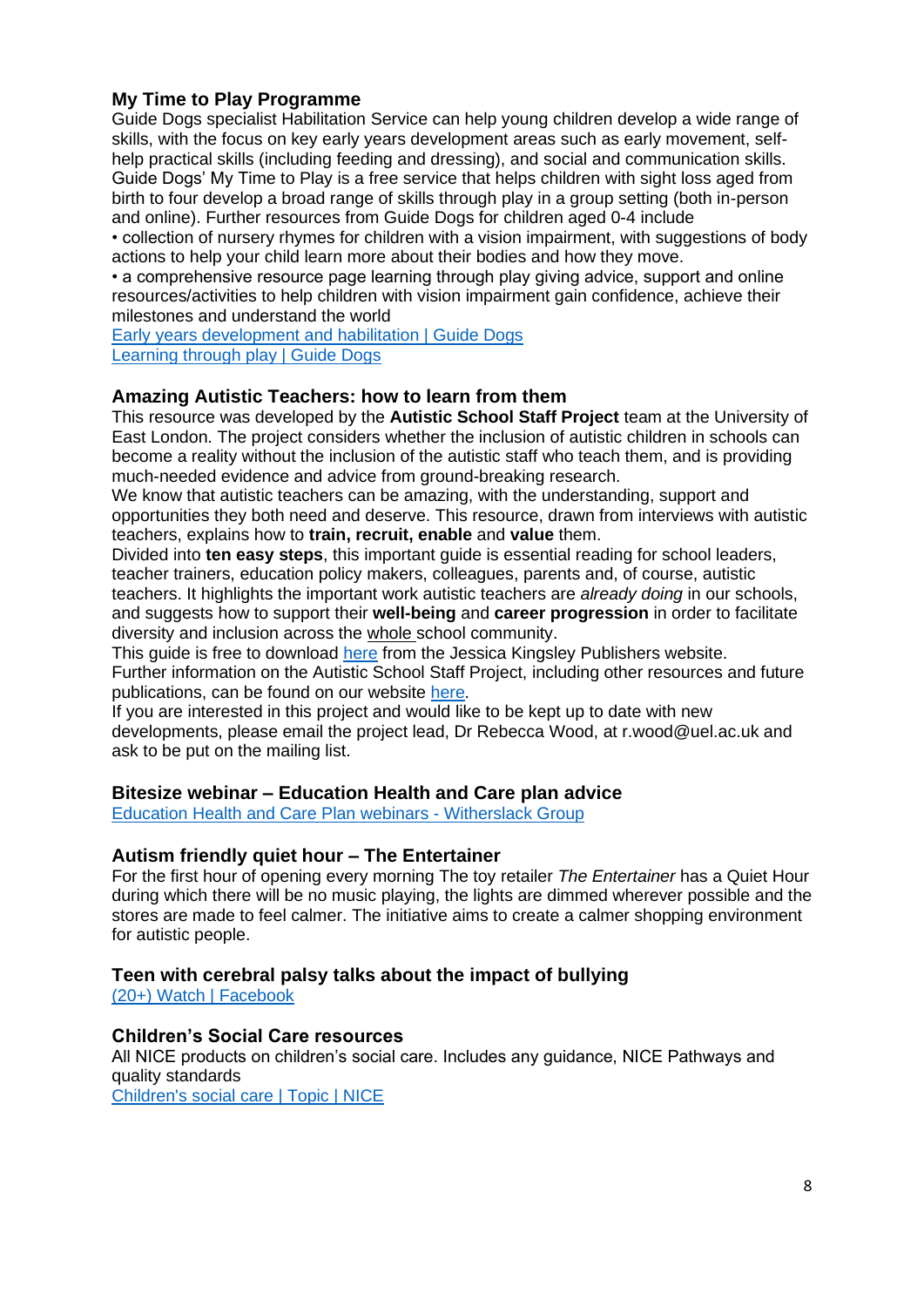#### **New guidelines for health care**

Children and young people have worked with parents, carers, doctors and nurses to create [guidelines](https://sends.rcpch.ac.uk/t/3YSO-1CD4B-20ZO8V-VK83U-1/c.aspx) of what children and young people can expect when they go to see someone about their health. The guidelines have been turned into [infographics for children and young](https://sends.rcpch.ac.uk/t/3YSO-1CD4B-20ZO8V-VK7ZL-1/c.aspx)  [people](https://sends.rcpch.ac.uk/t/3YSO-1CD4B-20ZO8V-VK7ZL-1/c.aspx) by a young advisor, plus there is a handy [experience of care checklist](https://sends.rcpch.ac.uk/t/3YSO-1CD4B-20ZO8V-VK83V-1/c.aspx) you can download.

#### **On My Mind, Anna Freud National Centre for Children and Families**

On My Mind aims to empower young people to make informed choices about their mental health and wellbeing. Their [website](https://sends.rcpch.ac.uk/t/3YSO-1CD4B-20ZO8V-VFKWI-1/c.aspx) is full of useful tips and information that has been coproduced by young people. It includes advice and support in finding local support, self-care, understanding referrals and receiving support.

#### **Autism and You**

New videos and resource by the Ambitious about Autism young volunteers to help understand your autism diagnosis. [Making sense of your autism diagnosis | Ambitious about Autism](https://www.ambitiousaboutautism.org.uk/information-about-autism/preparing-for-adulthood/making-sense-of-your-autism-diagnosis?dm_t=0,0,0,0,0)

## **Children's Exploratory Drawings (CEDs), Timney & Cohman 2020)**

This is a freely available assessment resource which utilises a Personal Construct Psychology approach to explore the views of young people through a set of simple drawings of common school scenes. These drawings can be used for exploring how a young person thinks about their life at school, themselves as a member of the school community and the other members of that community through questioning, conversation, and storytelling. There are currently more than 40 drawings available and the CEDs can be used with a wide range of ages and development stages.

The Ceds – [Children's Exploratory Drawings](http://theceds.co.uk/)

# **FOCUS: TRACKING OUTCOMES IN LOOKED AFTER CHILDREN**

# **Restorative Parenting: Delivering Trauma-Informed Residential Care for Children in Care**

**Background** 

There are 78,150 children in care in England and 12% live in group residential settings. Little empirical research informs our understanding of how these vulnerable children heal from multi-type trauma in residential homes. Evidence-based multisystemic trauma-informed models of care are needed for good quality consistent care.

#### **Objective**

Using a novel multisystemic trauma-informed model of care with an embedded developmental monitoring index, the Restorative Parenting Recovery Programme, pilot data was collected from young people and care staff from four residential homes over a two-year period. Five key developmental areas of children's recovery were investigated through monthly monitoring data. Staff were also interviewed to explore their experiences of delivering the intervention to contextualise the findings. Methods:

Data was gathered from 26 children, aged 6–14 years, over a two-year period. Their developmental wellbeing was measured using the Restorative Parenting Recovery Index and analysed through a comparison of means. To add further context to this preliminary analysis, qualitative interviews were undertaken with 12 Therapeutic Parents to explore their perceptions of how the Restorative Parenting Recovery Programme influenced the children's development.

Results:

Young people showed significant improvements on indices relating to relationships (*p* = 0.002, *d*=0.844). Significant changes were observed during the first half of the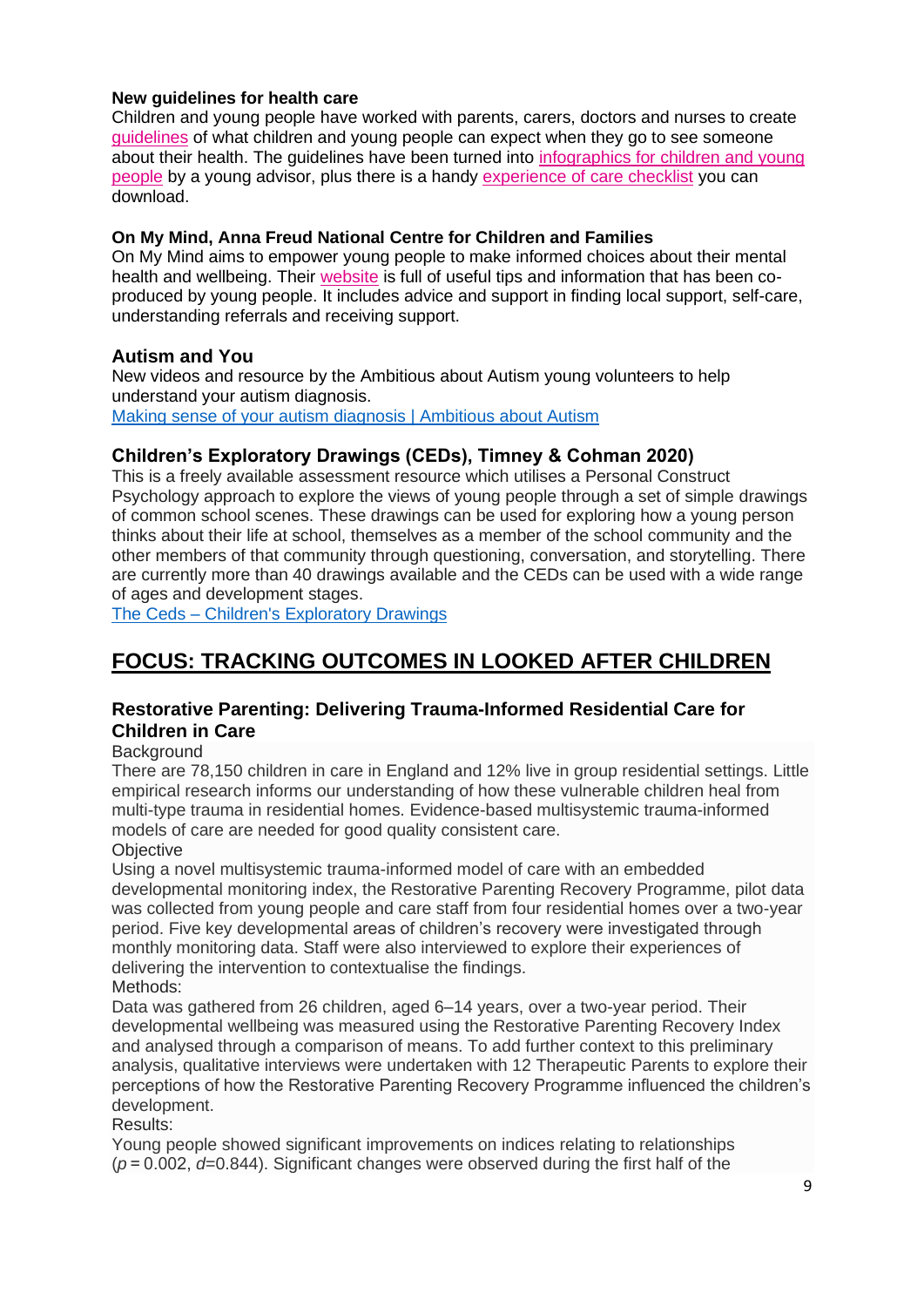programme in self-perception (*p* = 0.006, *d* = 0.871) and self-care (*p* = 0.018, *d* = 0.484), although limited progress around self-awareness and management of impulses and emotions.

Conclusions:

This novel integrative approach to re-parenting and embedded measurement system to track the children's progress is the first of its kind and has originated from extensive multisystemic clinical practice.

[Restorative Parenting: Delivering Trauma-Informed Residential Care for Children in Care |](https://link.springer.com/article/10.1007/s10566-021-09610-8)  **[SpringerLink](https://link.springer.com/article/10.1007/s10566-021-09610-8)** 

# **RESEARCH AND REPORTS**

# **The role of early childhood education and care in shaping life chances**

The Nuffield Foundation has published a new evidence review, drawing on over 80 research studies and other sources, many of them funded by the Foundation. The review explores the quality, effectiveness and sustainability of early childhood education and care provision in the context of key policy changes over the last 25 years.

Almost all children now attend some formal early childhood education and care provision well before they start school. This is a significant change from a generation ago, representing a huge expansion in the number of places over the last 25 years, from limited provision in the mid-1990s to an established UK-wide infrastructure on which many children and parents depend.

But this expansion has been piecemeal, as policy implemented by successive governments has prioritised different objectives at different times. Some polices have prioritised early education, others have sought to reduce gaps in attainment between advantaged and disadvantaged children, and some to increase parental employment through access to flexible and affordable childcare.

In practice, this has resulted in a complex and confusing system that is failing to meet any of these objectives as fairly or comprehensively as it should. The evidence shows inequalities of access and take-up, particularly for disadvantaged children, who are the least likely to access their funded places. Services remain prohibitively expensive for some parents, particularly for children under three, while being provided by a workforce that is poorly paid and undervalued. The funding shortfall and impact of COVID-19 leave many providers in a financially precarious position.

The evidence leads to the conclusion that a wholesale review of the early childhood education and care system is needed, one that articulates a clarity of purpose, and which meets the needs of both young children and their families and makes a difference to disadvantaged children in particular. Such a review also needs to consider the fairest and most sustainable funding model and how the people providing early education and care can be appropriately skilled and renumerated.

Authored by Nathan Archer and Carey Oppenheim, the review is the fourth in the *Changing face of early childhood series*, which seeks to generate an informed debate on early childhood based on the collective evidence.

[The role of early childhood education and care in shaping life chances -](https://www.nuffieldfoundation.org/publications/early-childhood-education-care-shaping-life-chances) Nuffield Foundation

## **Build back [better:](https://emea01.safelinks.protection.outlook.com/?url=http%3A%2F%2Fwww.networks.nhs.uk%2Fnetworks%2Fnews%2Fbuild-back-better-plan-for-health-and-social-care&data=04%7C01%7C%7C5115ed2af822403f632408d9770b41ad%7C84df9e7fe9f640afb435aaaaaaaaaaaa%7C1%7C0%7C637671712489167791%7CUnknown%7CTWFpbGZsb3d8eyJWIjoiMC4wLjAwMDAiLCJQIjoiV2luMzIiLCJBTiI6Ik1haWwiLCJXVCI6Mn0%3D%7C1000&sdata=nNla464PXUUjTb2xWpOszM7KytfsQoMeEV55nR%2B1IfA%3D&reserved=0) plan for health and social care**

This paper sets out the government's new plan for health and social care. It provides an overview of how this plan will tackle the elective care backlog in the NHS and put the NHS on a sustainable footing.

[6.7688\\_CO\\_Command paper cover\\_060921 \(publishing.service.gov.uk\)](https://assets.publishing.service.gov.uk/government/uploads/system/uploads/attachment_data/file/1015736/Build_Back_Better-_Our_Plan_for_Health_and_Social_Care.pdf)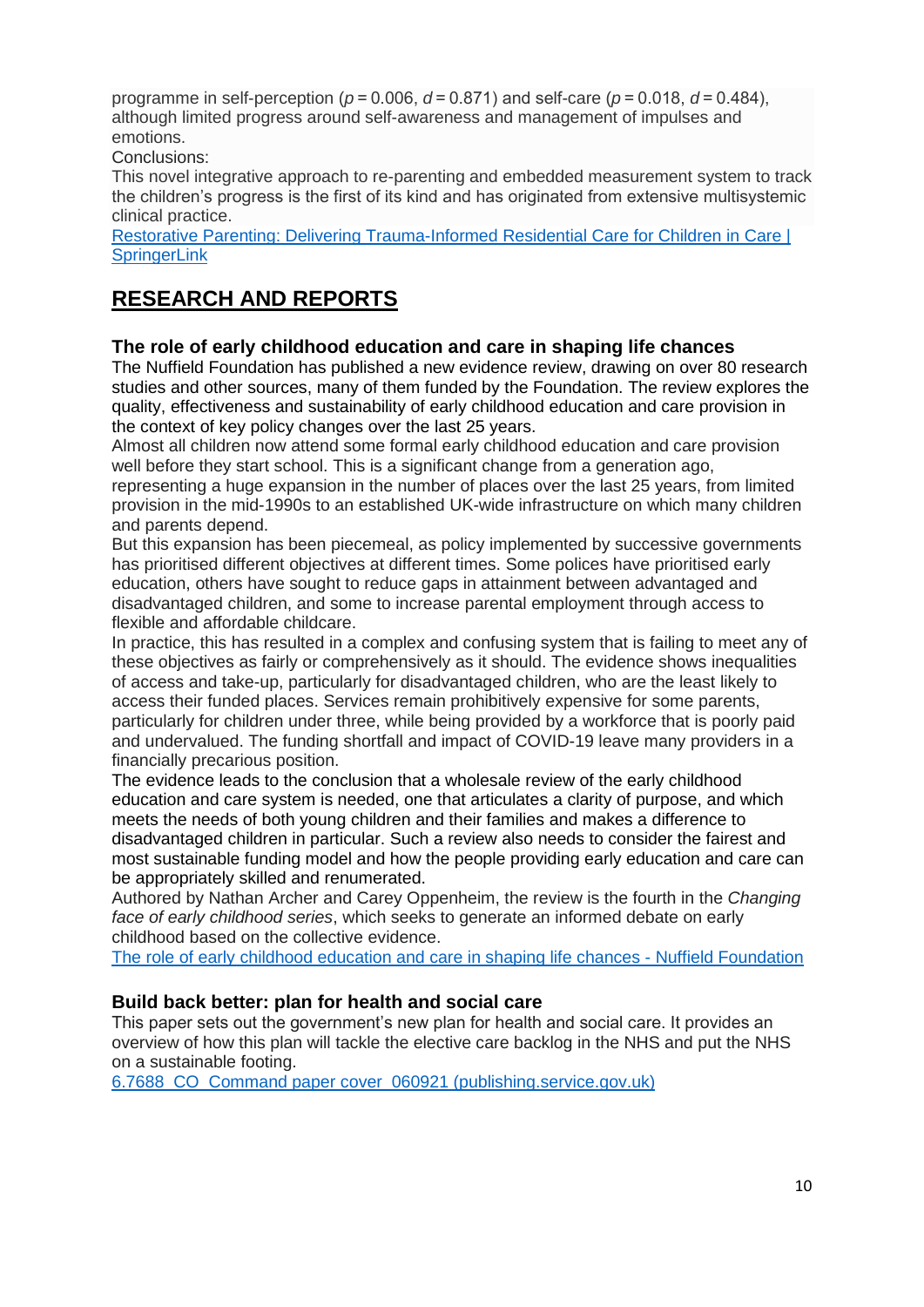# **CQC's Annual State of Care is assessment of health care and social care**

The report looks at the trends, shares examples of good and outstanding care, and highlights where care needs to improve

[State of Care | Care Quality Commission \(cqc.org.uk\)](https://www.cqc.org.uk/publications/major-report/state-care)

# **Then There Was Silence**

This report, by the Disabled Children's Partnership presents the findings of a study which has carefully tracked the impact for disabled children and their families over the last six months.

[Then-There-Was-Silence-DCP-Report-10-September-2021.pdf](https://disabledchildrenspartnership.org.uk/wp-content/uploads/2021/09/Then-There-Was-Silence-DCP-Report-10-September-2021.pdf)  [\(disabledchildrenspartnership.org.uk\)](https://disabledchildrenspartnership.org.uk/wp-content/uploads/2021/09/Then-There-Was-Silence-DCP-Report-10-September-2021.pdf)

## **The Big Ask: The Big [Answer](https://emea01.safelinks.protection.outlook.com/?url=https%3A%2F%2Fncb.us9.list-manage.com%2Ftrack%2Fclick%3Fu%3D93ca41ab24380caf57761bd37%26id%3Da1f5a1015f%26e%3D59c28d4a77&data=04%7C01%7C%7C7fadf3cef2e14d65fd6c08d97eb8afbc%7C84df9e7fe9f640afb435aaaaaaaaaaaa%7C1%7C0%7C637680153950759943%7CUnknown%7CTWFpbGZsb3d8eyJWIjoiMC4wLjAwMDAiLCJQIjoiV2luMzIiLCJBTiI6Ik1haWwiLCJXVCI6Mn0%3D%7C1000&sdata=fZKWpsOeJxRke7yR2DJoaHuGeU4ZvIQqtCyXGc71hIU%3D&reserved=0)**

The Big Ask: The Big Answer report shares the findings of the Children's Commissioner's Big Ask survey, which over half a million children responded to, and the response to the findings. Download the full [report](https://emea01.safelinks.protection.outlook.com/?url=https%3A%2F%2Fncb.us9.list-manage.com%2Ftrack%2Fclick%3Fu%3D93ca41ab24380caf57761bd37%26id%3D927cb3207d%26e%3D59c28d4a77&data=04%7C01%7C%7C7fadf3cef2e14d65fd6c08d97eb8afbc%7C84df9e7fe9f640afb435aaaaaaaaaaaa%7C1%7C0%7C637680153950759943%7CUnknown%7CTWFpbGZsb3d8eyJWIjoiMC4wLjAwMDAiLCJQIjoiV2luMzIiLCJBTiI6Ik1haWwiLCJXVCI6Mn0%3D%7C1000&sdata=T8Ly9D5l6FKarJ4uIlOjNADml2qllNM%2BiiZATlWWZ5U%3D&reserved=0) and a [children's](https://emea01.safelinks.protection.outlook.com/?url=https%3A%2F%2Fncb.us9.list-manage.com%2Ftrack%2Fclick%3Fu%3D93ca41ab24380caf57761bd37%26id%3Dc49f6279bb%26e%3D59c28d4a77&data=04%7C01%7C%7C7fadf3cef2e14d65fd6c08d97eb8afbc%7C84df9e7fe9f640afb435aaaaaaaaaaaa%7C1%7C0%7C637680153950769902%7CUnknown%7CTWFpbGZsb3d8eyJWIjoiMC4wLjAwMDAiLCJQIjoiV2luMzIiLCJBTiI6Ik1haWwiLCJXVCI6Mn0%3D%7C1000&sdata=WE2S8mjVoG3T9k1f6x7IJE%2Bqcmqj5rDxc8xO69xGFfs%3D&reserved=0) version. There are also a range of policy papers that can be downloaded.

## **Best Practice in Education, Health and Care Plans (EHCPs), Teaching and Learning for Children with Cerebral Palsy: The case for quality provision and standardisation.**

The All Party Parliamentary Group on Cerebral Palsy.

This report examines best practice in Education, Health and Care Plans (EHCPs), Teaching, and Learning for Children with cerebral palsy and offers a number of recommendations to Government, the NHS, local authorities and others.

[EHCP-report-APPG-on-Cerebral-Palsy-2021.pdf \(connectpa.co.uk\)](https://connectpa.co.uk/wp-content/uploads/2021/10/EHCP-report-APPG-on-Cerebral-Palsy-2021.pdf)

#### **Neurodiversity in the criminal justice system: A review of the evidence**

Neurodiversity in the criminal justice system: A review of the evidence Neurodiversity in criminal justice system – [more effective support needed, say inspectorates](https://www.justiceinspectorates.gov.uk/cjji/media/press-releases/2021/07/neurodiversity-in-criminal-justice-system-more-effective-support-needed-say-inspectorates/?utm_source=The%20National%20Autistic%20Society&utm_medium=email&utm_campaign=12740889_criminaljusticenewsletter%20-%2020.10.21%20%5Btcc%5D&utm_content=Review%20of%20evidence%20%5Btcc%5D&Keywords=Review%20of%20evidence%20tcc&dm_i=YA3,7L2XL,KUG4LR,UVUTV,1)  [\(justiceinspectorates.gov.uk\)](https://www.justiceinspectorates.gov.uk/cjji/media/press-releases/2021/07/neurodiversity-in-criminal-justice-system-more-effective-support-needed-say-inspectorates/?utm_source=The%20National%20Autistic%20Society&utm_medium=email&utm_campaign=12740889_criminaljusticenewsletter%20-%2020.10.21%20%5Btcc%5D&utm_content=Review%20of%20evidence%20%5Btcc%5D&Keywords=Review%20of%20evidence%20tcc&dm_i=YA3,7L2XL,KUG4LR,UVUTV,1)

#### **Barriers to accessing early years services for children**

Action for Children surveyed 2,000 parents of 0-5s across England, asking about their experiences of accessing essential non-childcare early years services. The survey found that:

- 82% of parents struggled, or were unable, to access an early years service
- Nearly 3 in 10 were unable to access more than five early vears services
- 78% of parents who had been unable to access a service were worried about the impact on themselves or their child
- 79% of parents wanted greater access to early years support.

Action for Children is calling for a minimum guarantee of the early years services all parents should be able to access in their local area.

[Barriers to accessing early years services for children | Action For Children](https://www.actionforchildren.org.uk/our-work-and-impact/policy-work-campaigns-and-research/policy-reports/barriers-to-accessing-early-years-services-for-children/)

# **INFORMATION**

#### **Lonely not alone: 3 ways to support young people**

The Co-op [Foundation,](https://emea01.safelinks.protection.outlook.com/?url=https%3A%2F%2Fco-operate.us3.list-manage.com%2Ftrack%2Fclick%3Fu%3D21ce825107a2813010fa4cc9d%26id%3D3f6e2722c3%26e%3Deafac23325&data=04%7C01%7C%7C0f742b889a6d4231acf008d98fba4039%7C84df9e7fe9f640afb435aaaaaaaaaaaa%7C1%7C0%7C637698852369132860%7CUnknown%7CTWFpbGZsb3d8eyJWIjoiMC4wLjAwMDAiLCJQIjoiV2luMzIiLCJBTiI6Ik1haWwiLCJXVCI6Mn0%3D%7C1000&sdata=S4ko4F3IoN4a2jTbTPYOn9W2oKyAvWkRr6jCmQr0%2BHw%3D&reserved=0) is launching its Lonely Not Alone campaign. This is designed together with young people to help their peers who feel lonely. The campaign encourages young people aged 25 and under to share one small step they have taken to tackle loneliness at [lonelynotalone.org.](https://emea01.safelinks.protection.outlook.com/?url=https%3A%2F%2Fco-operate.us3.list-manage.com%2Ftrack%2Fclick%3Fu%3D21ce825107a2813010fa4cc9d%26id%3Dcda33deb39%26e%3Deafac23325&data=04%7C01%7C%7C0f742b889a6d4231acf008d98fba4039%7C84df9e7fe9f640afb435aaaaaaaaaaaa%7C1%7C0%7C637698852369132860%7CUnknown%7CTWFpbGZsb3d8eyJWIjoiMC4wLjAwMDAiLCJQIjoiV2luMzIiLCJBTiI6Ik1haWwiLCJXVCI6Mn0%3D%7C1000&sdata=A35ayJKvH%2BW9JqHF6q5PdZ6lVrmdQWCc3ODtvIaFAvY%3D&reserved=0) The website represents a digital universe. Every story submitted will appear as a star in the night sky.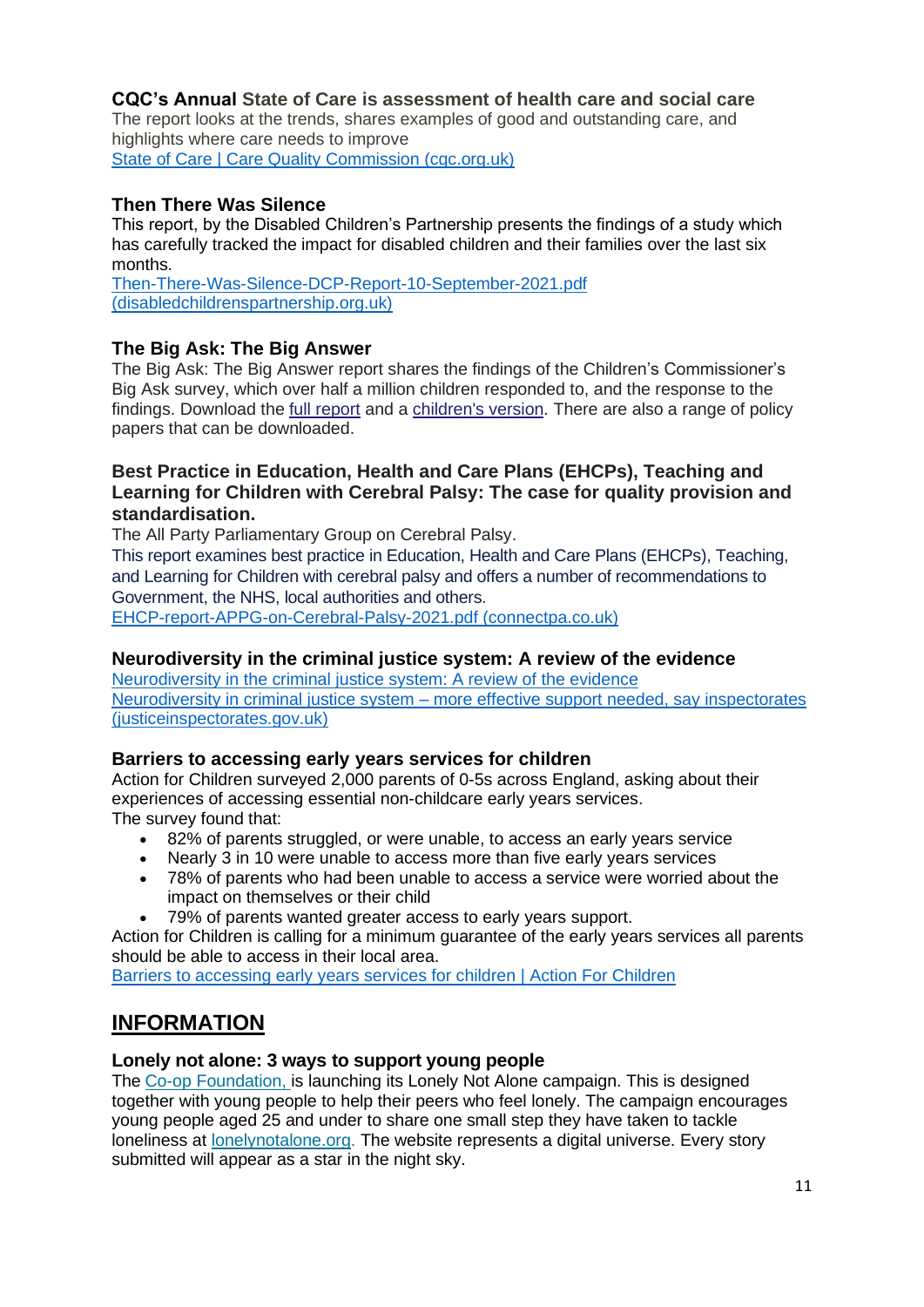You can support in 3 ways:

- 1. Encourage young people aged 25 and under to share their story at [lonelynotalone.org](https://emea01.safelinks.protection.outlook.com/?url=https%3A%2F%2Fco-operate.us3.list-manage.com%2Ftrack%2Fclick%3Fu%3D21ce825107a2813010fa4cc9d%26id%3D53302385bc%26e%3Deafac23325&data=04%7C01%7C%7C0f742b889a6d4231acf008d98fba4039%7C84df9e7fe9f640afb435aaaaaaaaaaaa%7C1%7C0%7C637698852369132860%7CUnknown%7CTWFpbGZsb3d8eyJWIjoiMC4wLjAwMDAiLCJQIjoiV2luMzIiLCJBTiI6Ik1haWwiLCJXVCI6Mn0%3D%7C1000&sdata=R6ol7%2BCtSuFCC1NBLUaO3xqhOUqoYn69QcyAPbnq0fc%3D&reserved=0)
- 2. Request a youth work pack from the Co-op [Foundation](mailto:%20foundation.media@coop.co.uk) to help you talk to young people about loneliness
- 3. Spread the word on social media. Download images and videos to help you do this from [lonelynotalone.org](https://emea01.safelinks.protection.outlook.com/?url=https%3A%2F%2Fco-operate.us3.list-manage.com%2Ftrack%2Fclick%3Fu%3D21ce825107a2813010fa4cc9d%26id%3D663e298721%26e%3Deafac23325&data=04%7C01%7C%7C0f742b889a6d4231acf008d98fba4039%7C84df9e7fe9f640afb435aaaaaaaaaaaa%7C1%7C0%7C637698852369142815%7CUnknown%7CTWFpbGZsb3d8eyJWIjoiMC4wLjAwMDAiLCJQIjoiV2luMzIiLCJBTiI6Ik1haWwiLCJXVCI6Mn0%3D%7C1000&sdata=lZDRJ1r6ohtGNC7EqWlTvRVcJ5tiv8MQ9DhjLj950VU%3D&reserved=0)

# **FOCUS: TRANSITION SUPPORT FOR CHILDREN WITH SEND**

A collection of **[best practice principles](https://www.london.gov.uk/sites/default/files/send_group_-_best_practice_principles_for_transition_reports_in_eyfs_-_final_version.pdf)** for transition reports in the early years

A **[transition report template](https://www.london.gov.uk/sites/default/files/send_group_-_transition_report_template_-_final_version.docx)** that can be downloaded to support successful transition of children moving between early years settings, or from an early years setting to school

## **Entry Exit Pathway**

A set of tools developed by Dingley's Promise to support children, families and settings through an Entry Exit Pathway based on experiences of Local Authorities, surveys, parent focus groups and ongoing conversations around transitions. [Entry Exit Pathway.pdf \(councilfordisabledchildren.org.uk\)](https://councilfordisabledchildren.org.uk/sites/default/files/uploads/attachments/Entry%20Exit%20Pathway.pdf)

# **STUDIES / SURVEY & OTHER OPPORTUNITIES:**

#### **Do you have a baby 0 – 11 months old, with a sibling or parent with autism and/or ADHD?**

If so the University of Birkbeck would like to hear from you.

The Studying Autism and ADHD Risk in Siblings (STAARS) project aims to improve early detection and diagnosis by learning more about the early development of babies with a parent or sibling with ADHD and/or autism. To find out more visit [STAARS](https://www.staars.org/) or email [staars@bbk.ac.uk](mailto:staars@bbk.ac.uk)

#### **Well Child have a [survey](https://emea01.safelinks.protection.outlook.com/?url=https%3A%2F%2Fcdc.mobilize.io%2Flinks%3Flid%3DTt00fYshcigAaHUdUdEOfA%26token%3Dp8P8e52SaMiIzY4507FkEg%26url%3Dhttps%253A%252F%252Feur02.safelinks.protection.outlook.com%252F%253Furl%253Dhttps%25253A%25252F%25252Ftally.so%25252Fr%25252F3EXrLm%2526data%253D04%25257C01%25257CFElliott%252540ncb.org.uk%25257C092db178cc754c7c30ef08d974637c0d%25257Cadc87355e29c4519954f95e35c776178%25257C0%25257C0%25257C637668792898948341%25257CUnknown%25257CTWFpbGZsb3d8eyJWIjoiMC4wLjAwMDAiLCJQIjoiV2luMzIiLCJBTiI6Ik1haWwiLCJXVCI6Mn0%25253D%25257C1000%2526sdata%253DtAaZk9enevTsBBWRyXT7wjdZzrcwjCkklJskBfyKIX0%25253D%2526reserved%253D0&data=04%7C01%7C%7C0e15de34411d4234f2eb08d981c446d1%7C84df9e7fe9f640afb435aaaaaaaaaaaa%7C1%7C0%7C637683502262939392%7CUnknown%7CTWFpbGZsb3d8eyJWIjoiMC4wLjAwMDAiLCJQIjoiV2luMzIiLCJBTiI6Ik1haWwiLCJXVCI6Mn0%3D%7C1000&sdata=exfqcAxBe1QMwnit7l9cQETlUUDR5%2FACvevQdhSk1So%3D&reserved=0) out which is designed for parents with CYP with complex needs**.

It is about building an exciting new website that will allow users to share information about local services for children with complex needs. Everyone who completes the survey will have the opportunity to enter a draw for a £100 Amazon voucher. If you'd like to take part please click this link: [https://tally.so/r/3EXrLm](https://emea01.safelinks.protection.outlook.com/?url=https%3A%2F%2Fcdc.mobilize.io%2Flinks%3Flid%3DTt00fYshcigAaHUdUdEOfA%26token%3Dp8P8e52SaMiIzY4507FkEg%26url%3Dhttps%253A%252F%252Feur02.safelinks.protection.outlook.com%252F%253Furl%253Dhttps%25253A%25252F%25252Ftally.so%25252Fr%25252F3EXrLm%2526data%253D04%25257C01%25257CFElliott%252540ncb.org.uk%25257C092db178cc754c7c30ef08d974637c0d%25257Cadc87355e29c4519954f95e35c776178%25257C0%25257C0%25257C637668792898948341%25257CUnknown%25257CTWFpbGZsb3d8eyJWIjoiMC4wLjAwMDAiLCJQIjoiV2luMzIiLCJBTiI6Ik1haWwiLCJXVCI6Mn0%25253D%25257C1000%2526sdata%253DtAaZk9enevTsBBWRyXT7wjdZzrcwjCkklJskBfyKIX0%25253D%2526reserved%253D0&data=04%7C01%7C%7C0e15de34411d4234f2eb08d981c446d1%7C84df9e7fe9f640afb435aaaaaaaaaaaa%7C1%7C0%7C637683502262949342%7CUnknown%7CTWFpbGZsb3d8eyJWIjoiMC4wLjAwMDAiLCJQIjoiV2luMzIiLCJBTiI6Ik1haWwiLCJXVCI6Mn0%3D%7C1000&sdata=mh%2Bj%2FYL6YmjnQotoYxScqJsu%2FOyg1%2BSG70Xkwu2%2BRAU%3D&reserved=0)

## **Anti-Bullying Week 2021: One Kind Word, 15 – 19 November**

Young people aged 16+ are invited to submit their real life stories, in writing or as a 1-minute video, of when one kind word, action or choice changed their life for the better in relation to bullying. It can be an example of kindness shown to them personally, or a time when they saw kindness make a difference to someone involved in bullying behaviour. The hope is that these stories will help inspire a chain reaction this Anti-Bullying Week. For more information see [Anti-](https://anti-bullyingalliance.org.uk/anti-bullying-week/anti-bullying-week-2021-one-kind-word)[Bullying Week 2021: One Kind Word \(anti-bullyingalliance.org.uk\)](https://anti-bullyingalliance.org.uk/anti-bullying-week/anti-bullying-week-2021-one-kind-word)

# **OTHER NEWSLETTERS:**

**Autism newsletter:** [Autism Newsletter \(mailchi.mp\)](https://mailchi.mp/aa59dbca09a9/autism-newsletter?e=acbe2531b0)

**Autism enewsletter:**

[Autism eNewsletter \(mailchi.mp\)](https://mailchi.mp/f4b9273a124b/autism-enewsletter-5030782?e=acbe2531b0)